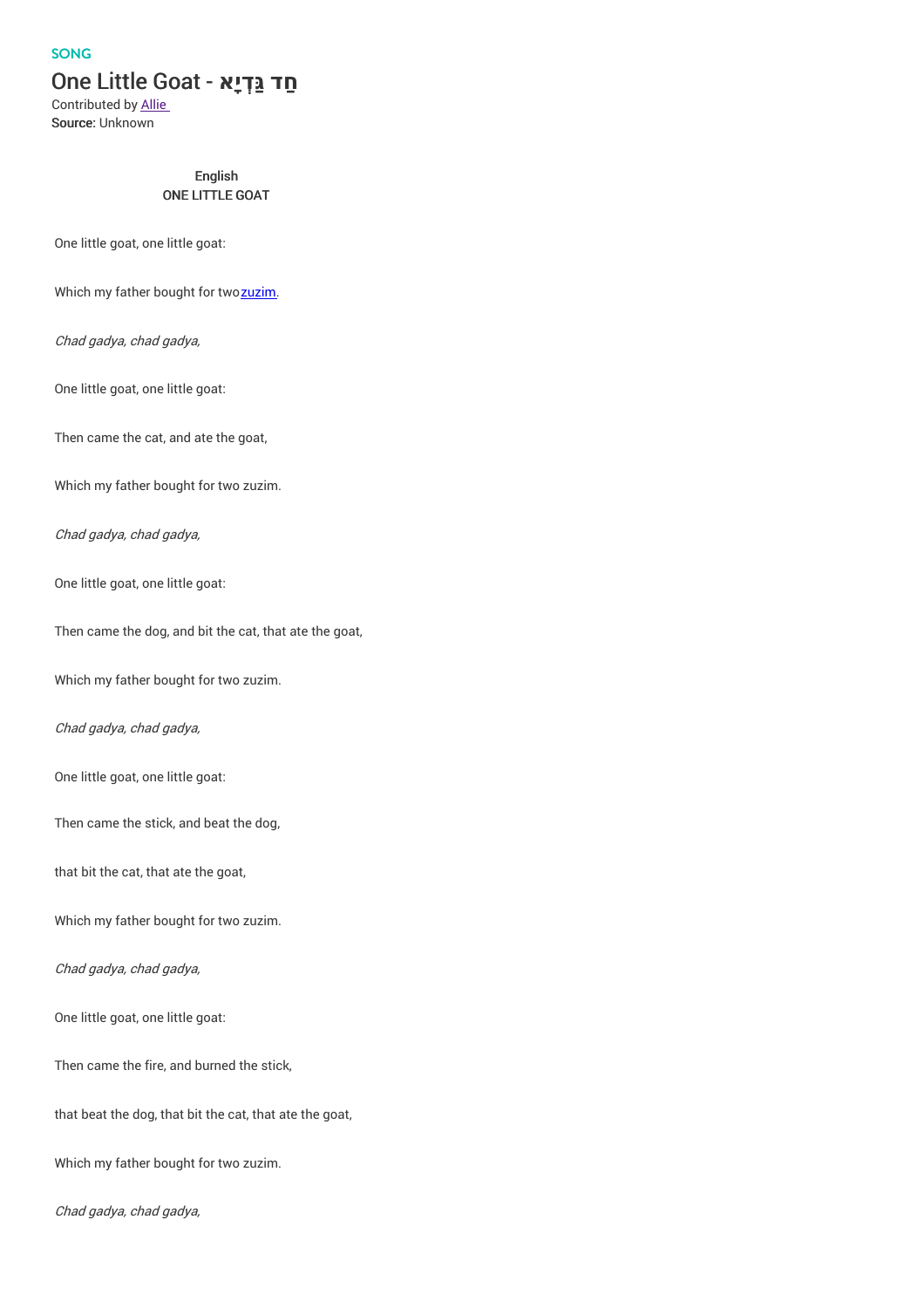One little goat, one little goat:

#### Then came the water, and extinguished the fire,

that burned the stick, that beat the dog,

that bit the cat, that ate the goat,

Which my father bought for two zuzim.

Chad gadya, chad gadya,

One little goat, one little goat:

Then came the ox, and drank the water,

that extinguished the fire, that burned the stick,

that beat the dog, that bit the cat, that ate the goat,

Which my father bought for two zuzim.

#### Chad gadya, chad gadya,

One little goat, one little goat:

Then came the slaughterer, and killed the ox,

that drank the water, that extinguished the fire,

that burned the stick, that beat the dog,

that bit the cat, that ate the goat,

Which my father bought for two zuzim.

Chad gadya, chad gadya,

One little goat, one little goat:

Then came the angle of death, and slew the slaughterer,

who killed the  $\underline{\text{ox}}$  $\underline{\text{ox}}$  $\underline{\text{ox}}$ , that drank the water,

that extinguished the fire, that burned the stick,

that beat the dog, that bit the cat, that ate the goat,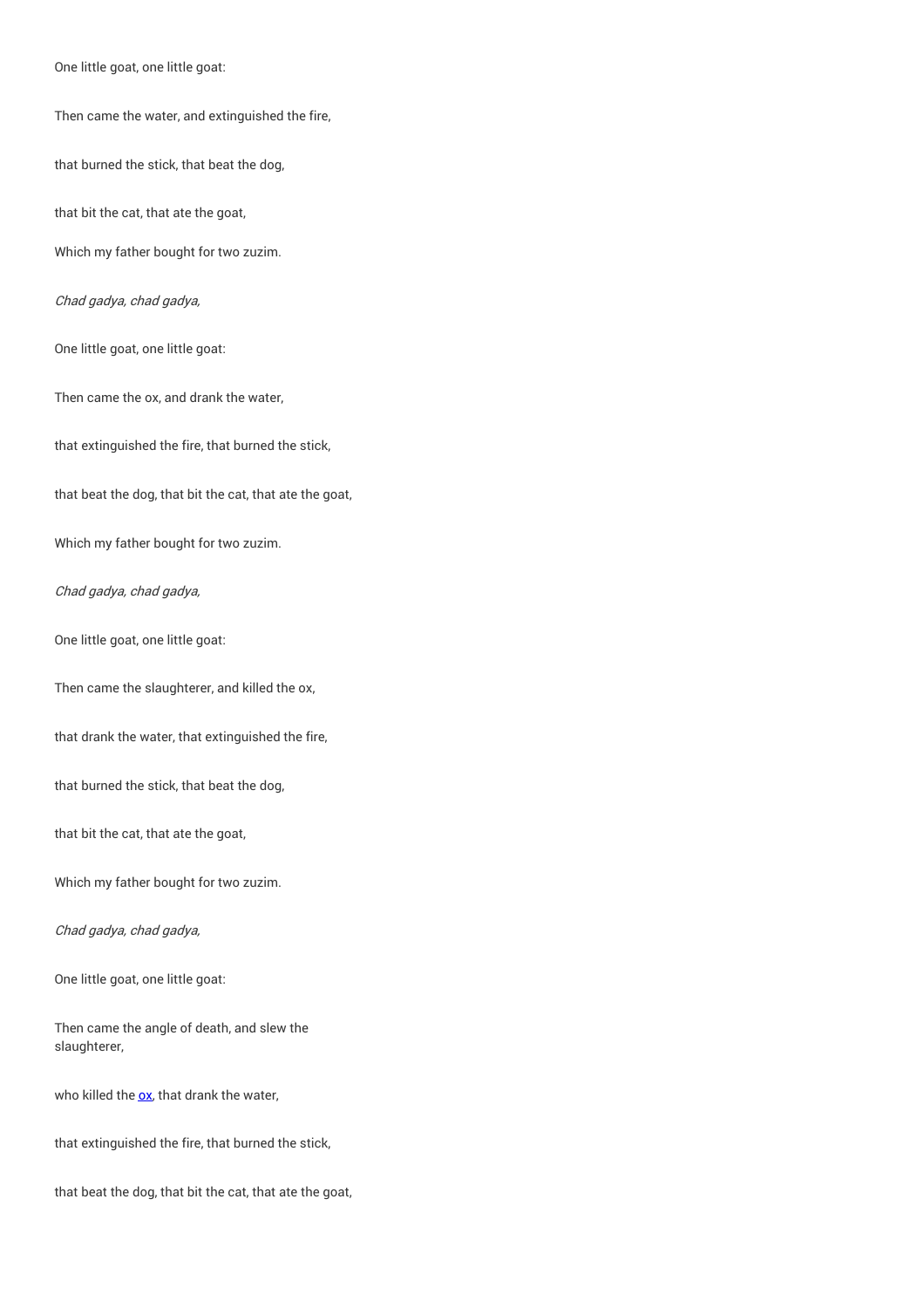Which my father bought for two zuzim.

Chad gadya, chad gadya,

One little goat, one little goat:

Then came the **Holy One, [Blessed](http://en.wikipedia.org/wiki/God) be He** 

and smote the angel of death, who slew the slaughterer,

who killed the ox, that drank the water,

that extinguished the fire, that burned the stick,

that beat the dog, that bit the cat, that ate the goat,

Which my father bought for two zuzim.

Chad gadya, chad gadya,

Aramaic **חַד גַּ ְדיָא**

ַחד גַּ ְדיָא, ַחד גַּ ְדיָא

ְדּזַבִּין ַאבָּא בִּתְרֵי זו ּזֵי

ַחד גַּ ְדיָא, ַחד גַּ ְדיָא

וְ אָתָא שׁוּנְרָא, וְאָכְלָה לְגַּדְיָא

ְדּזַבִּין ַאבָּא בִּתְרֵי זו ּזֵי

ַחד גַּ ְדיָא, ַחד גַּ ְדיָא

וְ וְנָשַׁךְ לְשוּנְרָא, דְאָכְלָה לְגַּדְיָא

ְדּזַבִּין ַאבָּא בִּתְרֵי זו ּזֵי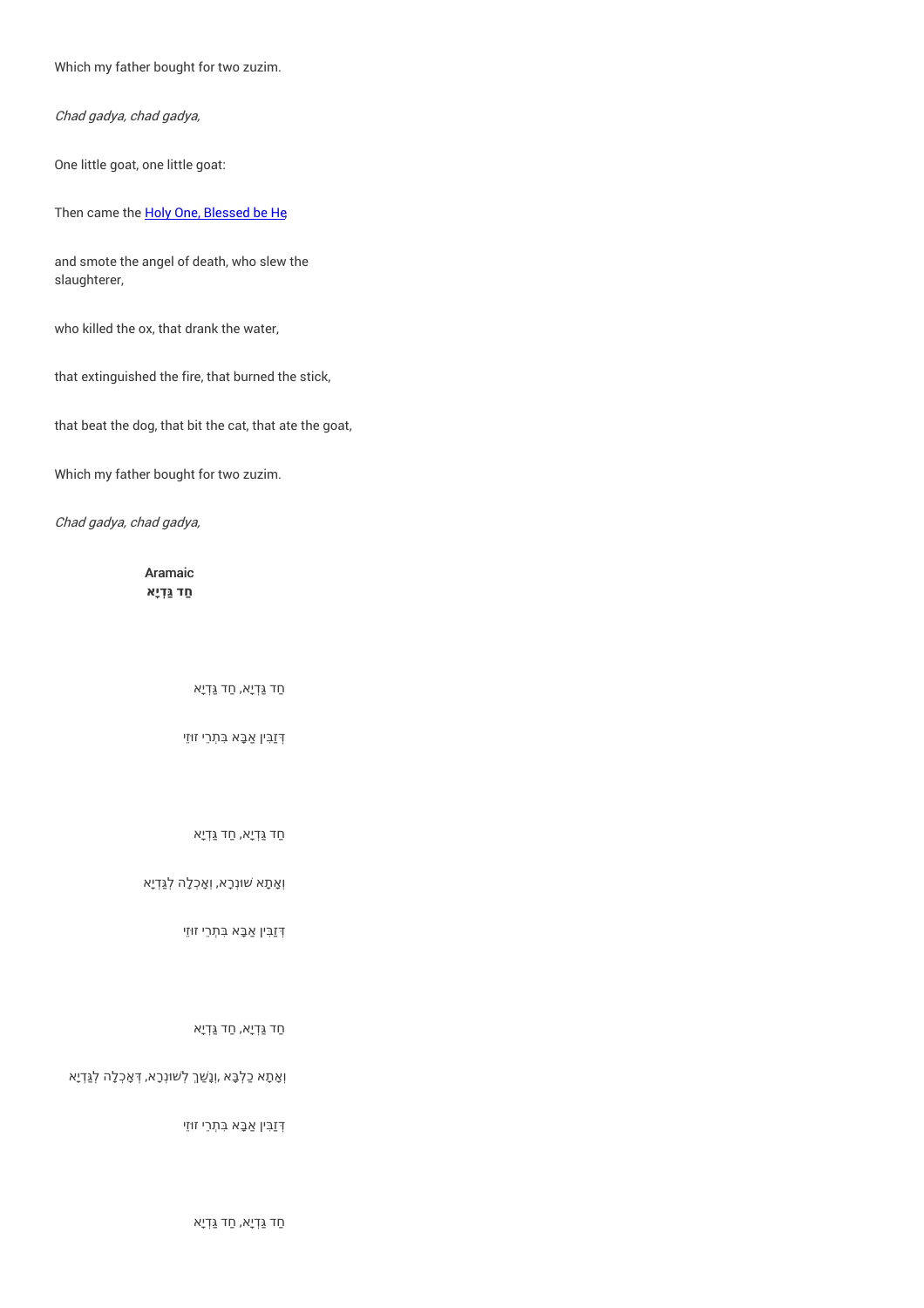| וְאָתָא חוּטְרָא, וְהִכָּה לְכַלְבָּא                           |
|-----------------------------------------------------------------|
| דְנָשַׁךְ לְשׁוּנְרָא, דְאָכְלָה לְגַדְיָא                      |
| דַזַבִּין אַבָּא בִּתְרֵי זוּזֵי                                |
|                                                                 |
| חַד גַּדְיָא, חַד גַּדְיָא                                      |
| וְאָתָא נוּרָא, וְשָׂרַף לְחוּטְרָא                             |
| דְהִכָּה לְכַלְבָּא ,דְנָשַׁךְ לְשׁוּנְרָא, דְאָכְלָה לְגַדְיָא |
| דְזַבִּין אַבָּא בִּתְרֵי זוּזֵי                                |
|                                                                 |
|                                                                 |

ַחד גַּ ְדיָא, ַחד גַּ ְדיָא

וְאֶתָא מַיָּא, וְכָבָה לְנוּרָא

ִדְשָׂרַף לְחוּטְרָא ,דְהִכָּה לְכַלְבָּא

ִדְנַשַׁךְ לְשׁוּנְרָא, דְאָכְלָה לְגַדְיָא

ְדּזַבִּין ַאבָּא בִּתְרֵי זו ּזֵי

ַחד גַּ ְדיָא, ַחד גַּ ְדיָא

וְאָתָא תוֹרָא, וְשָׁתָה לְמַיָּא

ִדְּכָבָה לְנוּרָא ,דְשָׂרַף לְחוּטְרָא

דהִכָּה לְכַלְבָּא, דְּנָשַׁךְ לְשׁוּנְרָא, דְּאָכְלָה לְגַּ ְדיָא

ְדּזַבִּין ַאבָּא בִּתְרֵי זו ּזֵי

ַחד גַּ ְדיָא, ַחד גַּ ְדיָא

וְאֶתָא הַשּׁוֹחֵט, וְשָׁחַט לְתוֹרָא

ְדּ ָׁשתָה לְ ַמיָּא , ְדּכָבָה לְנו ּרָא